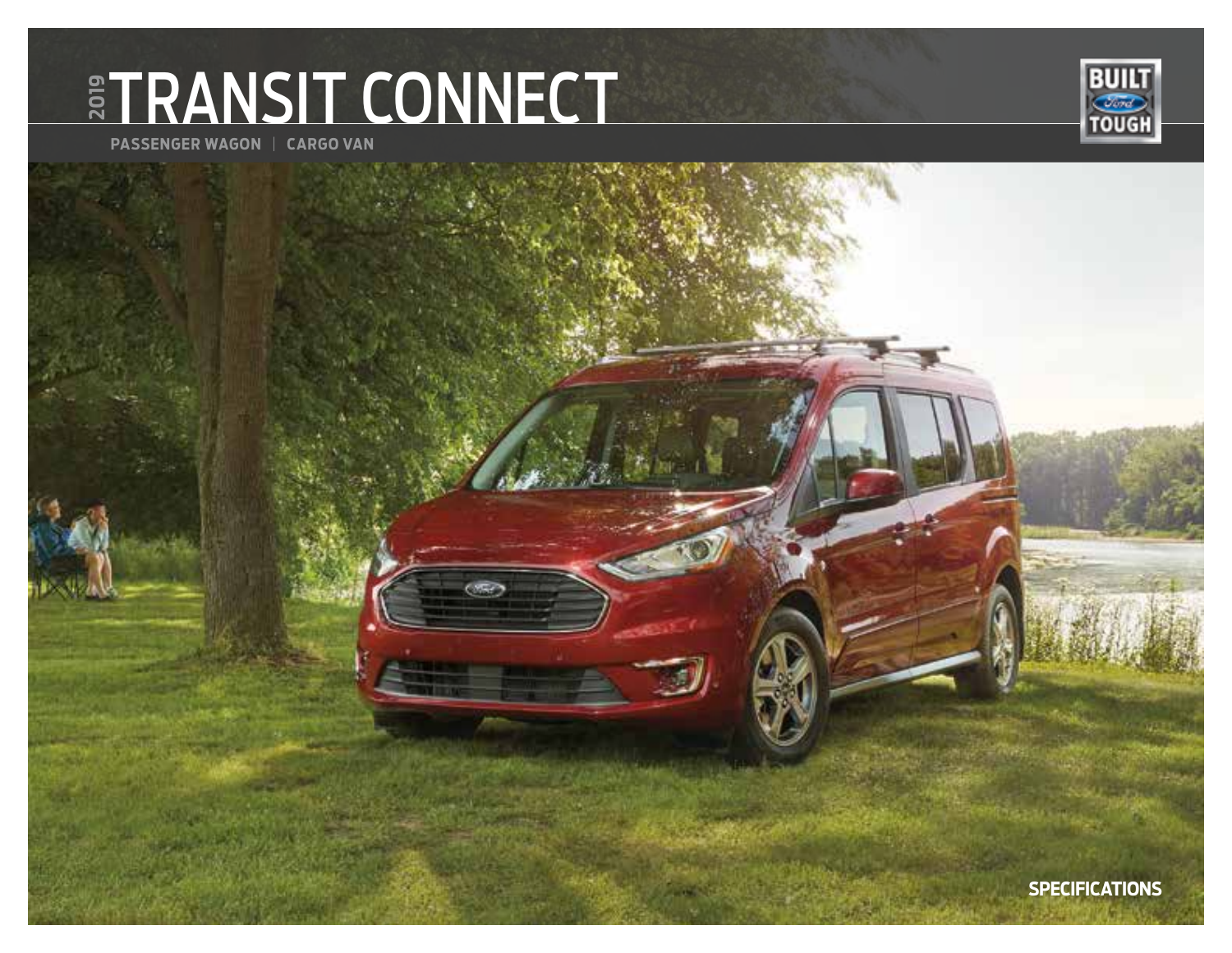| PASSENGER WAGON / CARGO VAN |                     |                     |          | <b>PASSENGER WAGON</b> |                           |                       |                    |                   |                              |                         |                                |
|-----------------------------|---------------------|---------------------|----------|------------------------|---------------------------|-----------------------|--------------------|-------------------|------------------------------|-------------------------|--------------------------------|
| Frozen White                | Silver <sup>1</sup> | <b>Shadow Black</b> | Race Red | Dark Blue              | $\mathbf{u}$ $\mathbf{u}$ | Magnetic <sup>1</sup> | Guard <sup>1</sup> | Blue <sup>1</sup> | Diffused Silver <sup>1</sup> | Kapoor Red <sup>1</sup> | School Bus Yellow <sup>2</sup> |
|                             |                     | ◡                   |          | <u>'5</u>              |                           | $\sim$<br>6           |                    | 8                 |                              | 10                      |                                |
|                             |                     |                     |          |                        |                           |                       |                    |                   |                              |                         |                                |







16" Premium Dark Stainless-Painted Aluminum

. . . . . . . . . . . . . . . . . . .

 $\bullet$  STANDARD  $\circ$  AVAILABLE



2019 Transit Connect| ford.com

Passenger Wagon TITANIUM LWB. Palazzo Grey leather-trimmed interior. Available equipment. Colors are representative only. See your dealer for actual paint/trim options. <sup>1</sup>Metallic. <sup>2</sup>Taxi Package only.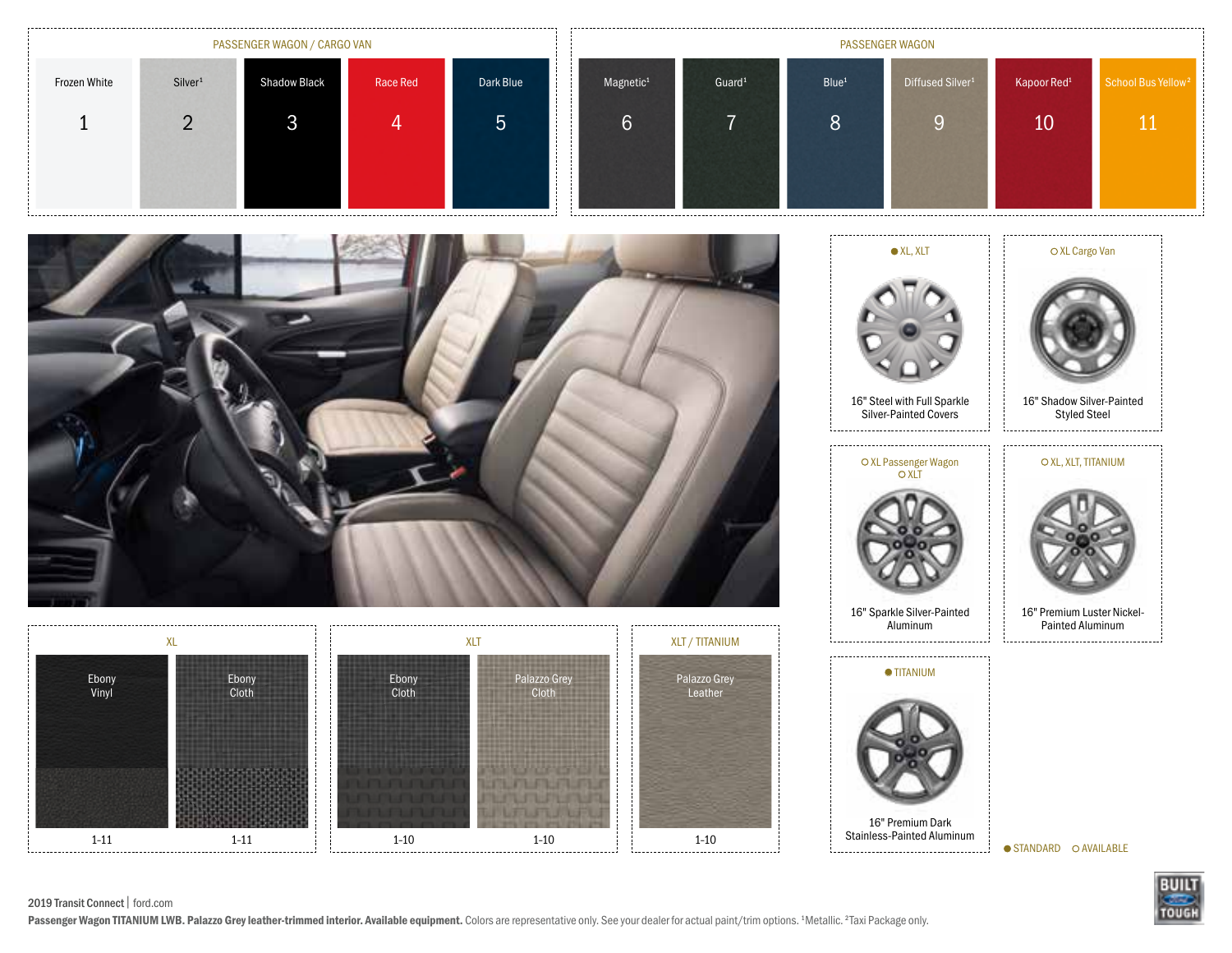## PASSENGER WAGON / CARGO VAN PASSENGER WAGON

## STANDARD FEATURES

#### MECHANICAL

| 2.0L GDI I-4 engine (LWB Passenger Wagon; Cargo Van)                         |
|------------------------------------------------------------------------------|
| 1.5L EcoBlue® TCDi Diesel engine (SWB Passenger Wagon available Spring 2019) |
| 8-speed SelectShift® automatic transmission with Auto Start-Stop Technology  |
| 80-amp-hr heavy-duty battery                                                 |
| 15.8-gallon fuel tank                                                        |
| Full-size spare wheel and tire                                               |
| Electric power-assisted steering                                             |
| Suspension - Front: independent MacPherson-strut; rear: twist-beam           |
| <b>Torque Vectoring Control</b>                                              |

#### DRIVER-ASSIST TECHNOLOGY

EcoMode and EcoCoach (n/a with 2.5L iVCT I-4 engine)

FordPass™ Connect embedded 4G LTE modem powered by FordPass app (includes Wi-Fi hotspot capability)<sup>1</sup>

Hill start assist

Pre-Collision Assist with Automatic Emergency Braking including Pedestrian Detection and Forward Collision Warning

Rear view camera

Side-Wind Stabilization

#### INTERIOR

Overhead front storage shelf with grab handles

Tilt/telescoping steering column

#### EXTERIOR

Easy Fuel® capless fuel filler

Mirrors – Sideview with integrated blind spot mirrors

Variable-intermittent windshield wipers (Passenger Wagon and Cargo Van), and rear wiper with washer (Passenger Wagon)

#### SAFETY & SECURITY

| AdvanceTrac® with RSC® (Roll Stability Control™) and Curve Control |  |
|--------------------------------------------------------------------|--|
|--------------------------------------------------------------------|--|

Driver and front-passenger front airbags and front-seat side airbags<sup>2</sup>

Individual Tire Pressure Monitoring System (excludes spare)

Safety Canopy® side-curtain airbags for all rows<sup>2</sup>

SecuriLock® Passive Anti-Theft System



 $XL$  LWB INCLUDES ALL STANDARD FEATURES, PLUS: 1st row with 6-way manual driver seat with manual lumbar and 4-way manual front-passenger seat with fold-flat back 2nd-row fold-flat bucket seats 3rd-row 4-way manual fold-flat bucket seats (LWB) 3-bar black grille and surround AM/FM stereo with Bluetooth® capability, 4.2" LCD screen, 1 USB port and 4 speakers Black bumpers, bodyside moldings and door handles Black headlamp bezels Climate – Auxiliary 2nd-row climate controls (LWB) Climate – Dual-zone electronic automatic temperature control Cruise control Day/night rearview mirror Daytime running lamps – Non-configurable Dual front map lights and rear overhead courtesy light Dual sliding side doors with glass Flooring – Carpet (all rows) Front floor console with closeable lid, 12V powerpoints (2), 110V/150W AC power outlet and 2 cupholders Headlamps – Halogen Heavy-duty alternator (220-amp 2.0L engine/240-amp 1.5L diesel engine) Mirrors – Black, manual sideview with manual folding

#### PASSENGER WAGON OPTIONS

| 1.5L EcoBlue TCDi Diesel engine<br>(6-passenger LWB; available Spring 2019)                                                                             |  |
|---------------------------------------------------------------------------------------------------------------------------------------------------------|--|
| BLIS <sup>®</sup> (Blind Spot Information System) with cross-traffic alert <sup>3</sup><br>(includes power, heated sideview mirrors with power-folding) |  |
| Cargo net kit <sup>3</sup> - Vertical (divides seat from cargo area)                                                                                    |  |
| Engine block heater                                                                                                                                     |  |
| Flex Fuel capability (FFV; requires 2.0L engine LWB)                                                                                                    |  |
| Flooring - Floor liners (1st and 2nd rows)                                                                                                              |  |
| <b>Forward Sensing System</b>                                                                                                                           |  |

| Rear liftgate with fixed glass, rear wiper and rear-window defroster |  |  |  |  |  |
|----------------------------------------------------------------------|--|--|--|--|--|
| <b>Reverse Sensing System</b>                                        |  |  |  |  |  |
| Windows - Power 1st- and 2nd-row with 1st-row one-touch-down feature |  |  |  |  |  |

#### XL OPTIONS

2 additional key fobs 2nd-row 60/40 fold-and-tumble seat with center-folding armrest (includes vinyl flooring on all rows) Autolamp automatic on/off headlamps Cloth-trimmed seating Fog lamps – Adaptive cornering halogen Mirrors – Black, power, heated sideview with manual fold MyKey® technology to help encourage responsible driving<sup>3</sup> Privacy glass (excludes 1st row) Rear cargo doors – 180° swing-out with fixed glass and rear wipers Single-CD player<sup>3</sup> SYNC<sup>®</sup> 3 with 6.5" LCD capacitive touchscreen, 911 Assist,<sup>®</sup> AppLink,<sup>®</sup> Apple CarPlay™ compatibility, Android Auto™ compatibility, 2 smartcharging USB ports, and SiriusXM® with 6-month trial subscription<sup>4</sup> SYNC 3 with voice-activated Navigation System with pinch-to-zoom capability, integrated SiriusXM Traffic and Travel Link® with 5-year subscription,<sup>4</sup> and Premium Audio System with 9 speakers and HD Radio™ Technology

Wireless charging pad<sup>3,5</sup>

| Overhead console – Aircraft-style mid-vehicle <sup>3</sup><br>(n/a with panoramic fixed-glass Vista Roof <sup>®</sup> or cargo net kit) |  |
|-----------------------------------------------------------------------------------------------------------------------------------------|--|
| Perimeter alarm                                                                                                                         |  |
| Quickclear™ electric windshield defroster, plus power,<br>heated sideview mirrors                                                       |  |
| Roof-rack side rails <sup>3</sup>                                                                                                       |  |
| Roof rack with crossbars <sup>3</sup>                                                                                                   |  |
| Splash guards (front)                                                                                                                   |  |
| Tire inflator and sealant kit (in place of the full-size spare)                                                                         |  |
| Upfitter wiring harness (LWB)                                                                                                           |  |

#### 2019 Transit Connect | ford.com

<sup>1</sup>See footnote 5 on page 7, and your Ford Dealer for details. <sup>2</sup>Always wear your safety belt, secure children in the rear seat, and follow airbag warning label instructions. <sup>3</sup>Restrictions may apply. See your dealer for details. <sup>4</sup> After your trial period ends, SiriusXM audio and data services each require a subscription sold separately, or as a package, by Sirius XM Radio Inc. See SiriusXM Customer Agreement for complete terms at www.siriusxm.com. All fees and programming subject to change. Trial subscriptions not available in AK and HI. <sup>5</sup>Available Qi wireless charging may not be compatible with all mobile phones.

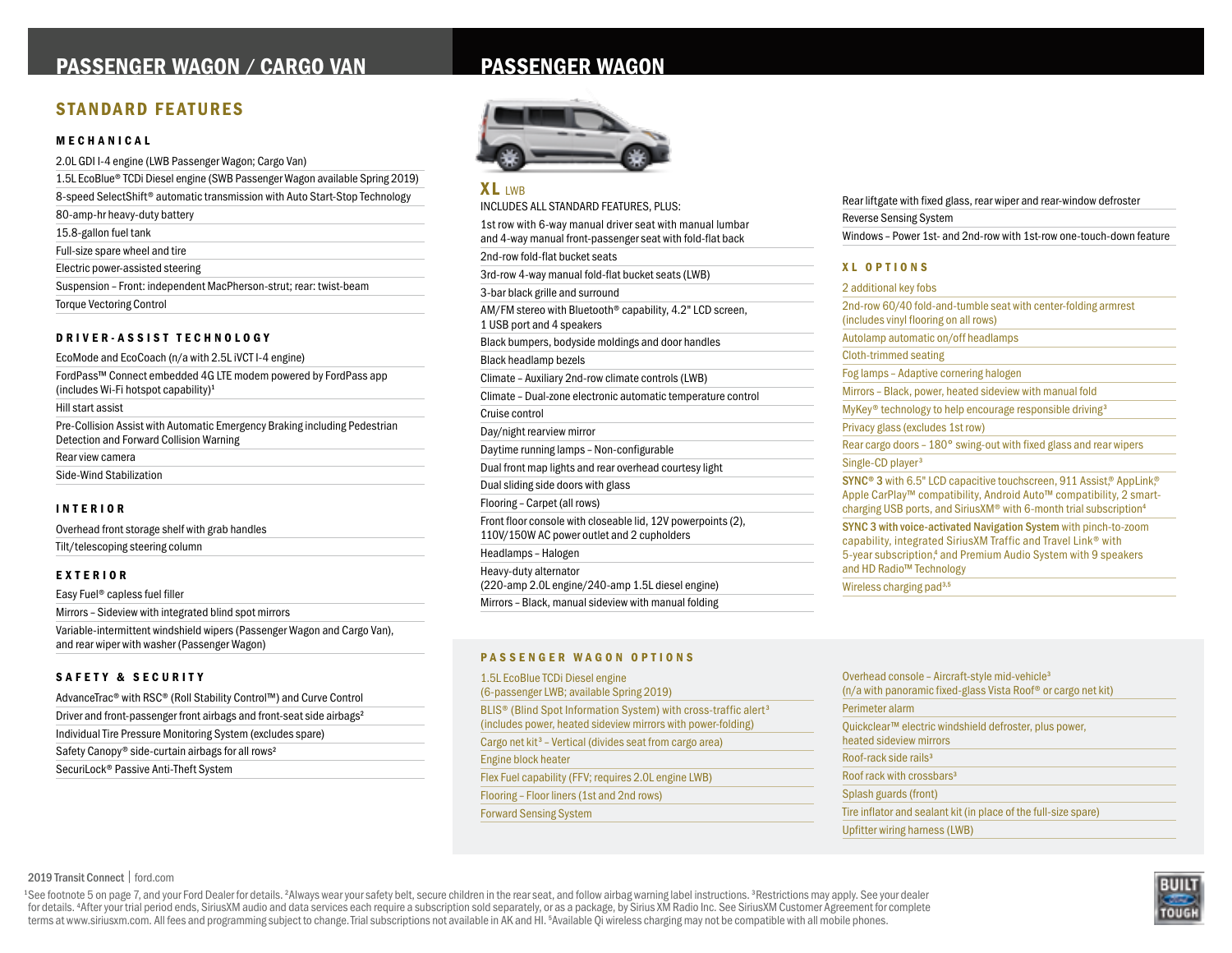## PASSENGER WAGON (continued)



| <b>XLT</b> LWB (SHOWN), SWB                                                                       |
|---------------------------------------------------------------------------------------------------|
| INCLUDES SELECT XL FEATURES, PLUS:                                                                |
| 1st row with 6-way power driver and 4-way manual front-passenger seats<br>with manual lumbar      |
| 2nd-row 60/40 fold-and-tumble seat with center-folding armrest (SWB)                              |
| 2nd-row passenger-side underfloor storage compartment                                             |
| 5-bar black grille with chrome surround                                                           |
| AM/FM stereo with 6 speakers                                                                      |
| Acoustic-laminate windshield                                                                      |
| Auto-dimming rearview mirror                                                                      |
| Autolamp automatic on/off headlamps                                                               |
| Body-color bumpers, bodyside moldings and door handles                                            |
| Cargo compartment net - Horizontal (SWB)                                                          |
| Compass display                                                                                   |
| Daytime running lamps - Configurable                                                              |
| Driver and front-passenger visor mirrors                                                          |
| Flooring - Carpeted floor mats (1st and 2nd rows)                                                 |
| Fog lamps - Halogen                                                                               |
| Overhead front storage shelf with grab handles, sunglasses holder<br>and child observation mirror |
| Mirrors - Black, power, heated sideview with manual folding                                       |
| MyKey® technology to help encourage responsible driving <sup>1</sup>                              |
| Privacy glass (excludes 1st row)                                                                  |
| Rain-sensing windshield wipers                                                                    |
|                                                                                                   |

#### SYNC® 3

Windows – Power 1st- and 2nd-row with one-touch-up/-down Wireless charging pad<sup>1,2</sup>

#### XLT OPTIONS

| 2nd-row 60/40 fold-and-tumble seat with center-folding armrest (LWB)                                    |
|---------------------------------------------------------------------------------------------------------|
| Adaptive cruise control (includes Driver-Assist Package)                                                |
| Flooring – Vinyl (1st and 2nd rows) <sup>1</sup>                                                        |
| Flooring – Vinyl (behind 2nd row)                                                                       |
| Fog lamps – Adaptive cornering halogen                                                                  |
| Fog lamps - LED                                                                                         |
| Headlamps - HID                                                                                         |
| Leather-trimmed 1st- and 2nd-row seats with heated front (vinyl 3rd row)                                |
| Mirrors – Body-color, power, heated sideview with power-folding                                         |
| Overhead console - Aircraft-style rear-vehicle<br>(SWB; included with panoramic fixed-glass Vista Roof) |
| Panoramic fixed-glass Vista Roof with power sunshade <sup>1</sup>                                       |
| Push-button start                                                                                       |
| Rear cargo area cover (SWB)                                                                             |
| Rear cargo doors – 180° swing-out with fixed glass and rear wipers                                      |
| Remote Start System (includes perimeter alarm)                                                          |
| <b>SYNC 3 with voice-activated Navigation System</b>                                                    |



#### TITANIUM LWB (SHOWN), SWB INCLUDES SELECT XLT FEATURES, PLUS:

| Chrome headlamp bezels                                                   |
|--------------------------------------------------------------------------|
| Fog lamps - LED                                                          |
| Headlamps - HID                                                          |
| Leather-trimmed 1st- and 2nd-row seats with heated front (vinyl 3rd row) |
| Leather-wrapped steering wheel and shifter knob                          |
| Locking and illuminated glove box                                        |
| Mirrors - Body-color, power, heated sideview with power-folding          |
| Premium Audio System with 9 speakers and HD Radio™ Technology            |
| Push-button start                                                        |
| SYNC 3 with voice-activated Navigation System                            |
|                                                                          |

#### TITANIUM OPTIONS

| 2nd-row 60/40 fold-and-tumble seat with center-folding armrest (LWB)                                     |
|----------------------------------------------------------------------------------------------------------|
| Adaptive cruise control (includes Driver-Assist Package)                                                 |
| Enhanced active park assist (includes Forward Sensing System)                                            |
| Overhead console - Aircraft-style rear-vehicle<br>(SWB; included with panoramic fixed-glass Vista Roof®) |
| Panoramic fixed-glass Vista Roof with power sunshade                                                     |
| Rear cargo area cover (SWB)                                                                              |
| Remote Start System (includes perimeter alarm)                                                           |

#### PASSENGER WAGON PACKAGES

Driver-Assist Package: Lane-Keeping System with Driver Alert and auto high-beam headlamps (requires SYNC 3)

#### Smoker's Package

Titanium Premium Package: BLIS® (Blind Spot Information System) with cross-traffic alert, Forward Sensing System, Lane-Keeping System, and panoramic fixed-glass Vista Roof

Trailer Tow Package: Class I trailer hitch receiver, trailer wiring module, 4-pin connector, and trailer sway control

XLT Premium Package: Driver-Assist Package, leather-trimmed 1st- and 2nd-row seats, aircraft-style mid-vehicle overhead console, HID headlamps, and 16" premium Luster Nickel-painted wheels

#### FLEET-ONLY OPTIONS

2.5L iVCT I-4 engine with 6-speed SelectShift® automatic transmission and 60-amp-hr battery (requires CNG/Propane Gaseous Engine Prep Package; XL)

3rd-row seat delete (LWB)

Flooring – Carpet (all rows; XL)

Ford Telematics™ Prep

Speed limitation – 65-mph governed top speed (n/a with MyKey; XL)

Speed limitation – 75-mph governed top speed (n/a with MyKey; XL)

CNG/Propane Gaseous Engine Prep Package (requires 2.5L engine; XL)

Taxi Package: power 1st- and 2nd-row windows with one-touch-up/-down; power, heated sideview mirrors; recessed 2nd-row seat; 180° swing-out rear cargo doors; auxiliary 2nd-row climate controls; 4 manual keys; 12V powerpoint (1); and taxi upfit wiring harness (XL LWB only; deletes 3rd-row seats and SecuriLock® Passive Anti-Theft System)

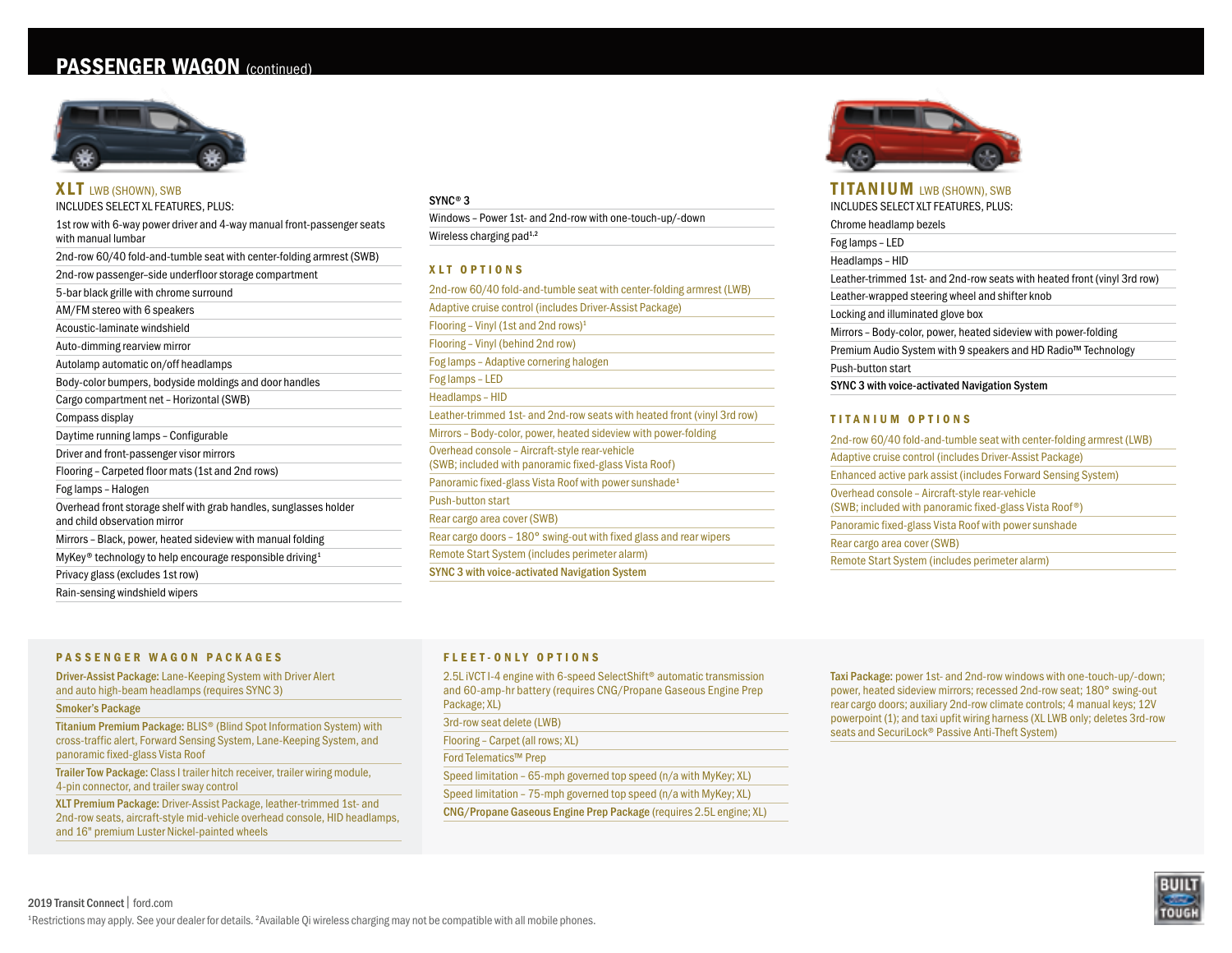## PASSENGER WAGON / CARGO VAN

| <b>CARGO VAN</b> |
|------------------|
|------------------|

| <b>DIMENSIONS</b>                                              | <b>PASSENGER WAGON</b> |                   | <b>CARGO VAN</b>   |                    |  |
|----------------------------------------------------------------|------------------------|-------------------|--------------------|--------------------|--|
| <b>EXTERIOR</b>                                                | SWB <sup>1</sup>       | <b>LWB</b>        | <b>SWB</b>         | LWB                |  |
| Wheelbase                                                      | 104.8"                 | 120.6"            | 104.8"             | 120.6"             |  |
| Length                                                         | 174.2"                 | 190.0"            | 174.2"             | 190.0"             |  |
| Height                                                         | 72.0"                  | 71.6"             | 72.0"              | 71.6"              |  |
| Width - Excluding mirrors                                      | 72.2"                  | 72.2"             | 72.2"              | 72.2"              |  |
| Width - Including mirrors                                      | 84.1"                  | 84.1"             | 84.1"              | 84.1"              |  |
| Width - Mirrors folded                                         | 77.4"                  | 77.4"             | 77.4"              | 77.4"              |  |
| Track - Front                                                  | 61.4"                  | 61.4"             | 61.4"              | 61.4"              |  |
| Track - Rear                                                   | 61.7"                  | 61.7"             | 61.7"              | 61.7"              |  |
| Overhang - Front                                               | 34.8"                  | 34.8"             | 34.8"              | 34.8"              |  |
| Overhang - Rear                                                | 34.6"                  | 34.6"             | 34.6"              | 34.6"              |  |
| INTERIOR (1st/2nd/3rd row)<br>Head room                        | 46.9"/45.1"/-          | 46.9"/45.7"/41.9" | $46.9^{\circ}/-/-$ | $46.9^{\circ}/-/-$ |  |
| Leg room (max. 1st row)                                        | $41.5''/37.6''/ -$     | 41.5"/37.6"/35.0" | $41.5^{\circ}/-/-$ | $41.5^{\circ}/-/-$ |  |
| Hip room                                                       | 54.2"/58.3"/-          | 54.2"/58.3"/47.0" | $54.2^{\circ}/-/-$ | $54.2^{\circ}/-/-$ |  |
| Shoulder room                                                  | $57.6$ "/58.5"/ $-$    | 57.6"/58.5"/56.3" | $57.6^{\circ}/-/-$ | $57.6^{\circ}/-/-$ |  |
| <b>CARGO AREA</b><br>Length - Front at floor<br>behind 1st row | 54.9"                  | 85.6"             | 71.8"              | 87.6"              |  |
| Length - Front at beltline<br>behind 1st row                   | 50.9"                  | 76.5"<br>61.3"    |                    | 77.0"              |  |
| Length with front-passenger<br>seat folded                     |                        |                   | 101.7"             | 117.5"             |  |
| Load floor height (curb)                                       | 22.5"                  | 22.4"             | 23.0"              | 22.9"              |  |
| Side cargo door opening height                                 | 41.6"                  | 37.6"             | 44.4"              | 44.4"              |  |
| Side cargo door opening width                                  | 24.2"                  | 32.8"             | 24.2"              | 32.8"              |  |
| Rear cargo door opening height                                 | 45.3"                  | 45.4"             | 47.3"              | 45.5"              |  |
| Rear cargo door opening width                                  | 47.0"                  | 47.0"             | 49.2"              | 49.2"              |  |
| Width between wheelhouses                                      | 47.0"                  | 47.0"             | 48.7"              | 48.7"              |  |
| Height (max.)                                                  | 49.4"                  | 43.3"             | 49.7"              | 49.8"              |  |
| CAPACITIES <sup>2</sup><br>Passenger volume (cu. ft.)          | 120.7                  | 167.1             | 63.2               | 63.2               |  |
| Max. towing (lbs.)                                             | 2,000                  | 2,000             | 2,000              | 2,000              |  |
| Max. GVWR (lbs.)                                               | 5,060                  | 5,450             | 5,240              | 5,302              |  |
| Max. payload (lbs.)                                            | 1,140                  | 1,380             | 1,470              | 1,570              |  |
| CARGO VOLUME (cu. ft.)<br>Behind 1st row                       | 77.6                   | 106.0             | 104.8              | 127.4              |  |
| Behind 1st row with<br>front-passenger seat folded             |                        |                   | 123.2              | 145.8              |  |
| Behind 2nd row                                                 | 47.2                   | 60.1              | —                  | $\qquad \qquad -$  |  |
| Behind 3rd row (min./max.)                                     |                        | 16.3/24.9         |                    |                    |  |







XLT SWB



XLT LWB

| INCLUDES ALL STANDARD FEATURES, PLUS:                                                              |  |
|----------------------------------------------------------------------------------------------------|--|
| 12V powerpoints (2: 1 front floor console, 1 rear cargo area)                                      |  |
| 150-amp alternator                                                                                 |  |
| 1st row with 6-way manual driver seat and 4-way manual front-passenger seat<br>with fold-flat back |  |
| 3-bar black grille and surround                                                                    |  |
| AM/FM stereo with Bluetooth® capability, 4.2" LCD screen, 1 USB port<br>and 4 speakers             |  |
| Black bodyside moldings, rear bumper and door handles                                              |  |
| Black front bumper and rear side panels                                                            |  |
| Black headlamp bezels                                                                              |  |
| Climate - Manual front air conditioning and heater                                                 |  |
| Daytime running lamps - Non-configurable                                                           |  |
| Dual sliding side doors with fixed panel                                                           |  |
| Flooring - Vinyl (front and rear)                                                                  |  |
| Front dome light                                                                                   |  |
| Front floor console with 12V powerpoint and 2 cupholders                                           |  |
| Headlamps - Halogen                                                                                |  |
| Mirrors - Black, manual sideview with manual folding                                               |  |
| Rear cargo area light                                                                              |  |
| Rear cargo doors - 180° swing-out (no glass)                                                       |  |
| Windows - Power front with one-touch-down driver's side                                            |  |
|                                                                                                    |  |

#### XL OPTIONS

XL

| Autolamp automatic on/off headlamps                                                                                                                                                                                                                                               |
|-----------------------------------------------------------------------------------------------------------------------------------------------------------------------------------------------------------------------------------------------------------------------------------|
| Cloth-trimmed seating                                                                                                                                                                                                                                                             |
| Cruise control                                                                                                                                                                                                                                                                    |
| Driver's seat manual lumbar                                                                                                                                                                                                                                                       |
| Mirrors - Black, power, heated sideview with manual folding                                                                                                                                                                                                                       |
| MyKey® technology to help encourage responsible driving <sup>3</sup>                                                                                                                                                                                                              |
| <b>Reverse Sensing System</b>                                                                                                                                                                                                                                                     |
| Single-CD player <sup>3</sup>                                                                                                                                                                                                                                                     |
| SYNC <sup>®</sup> 3 with 6.5" LCD capacitive touchscreen in center stack, 911 Assist, <sup>®</sup><br>AppLink® Apple CarPlay™ compatibility, Android Auto™ compatibility, 2 smart-<br>charging USB ports, and Sirius XM <sup>®</sup> with 6-month trial subscription <sup>4</sup> |
| Wireless charging pad <sup>3,5</sup>                                                                                                                                                                                                                                              |

#### 2019 Transit Connect| ford.com

<sup>1</sup>Available Spring 2019. <sup>2</sup>When properly configured. May require available options. Restrictions apply. See your dealer for details. Cargo and load capacity limited by weight and weight distribution. <sup>3</sup>Restrictions may

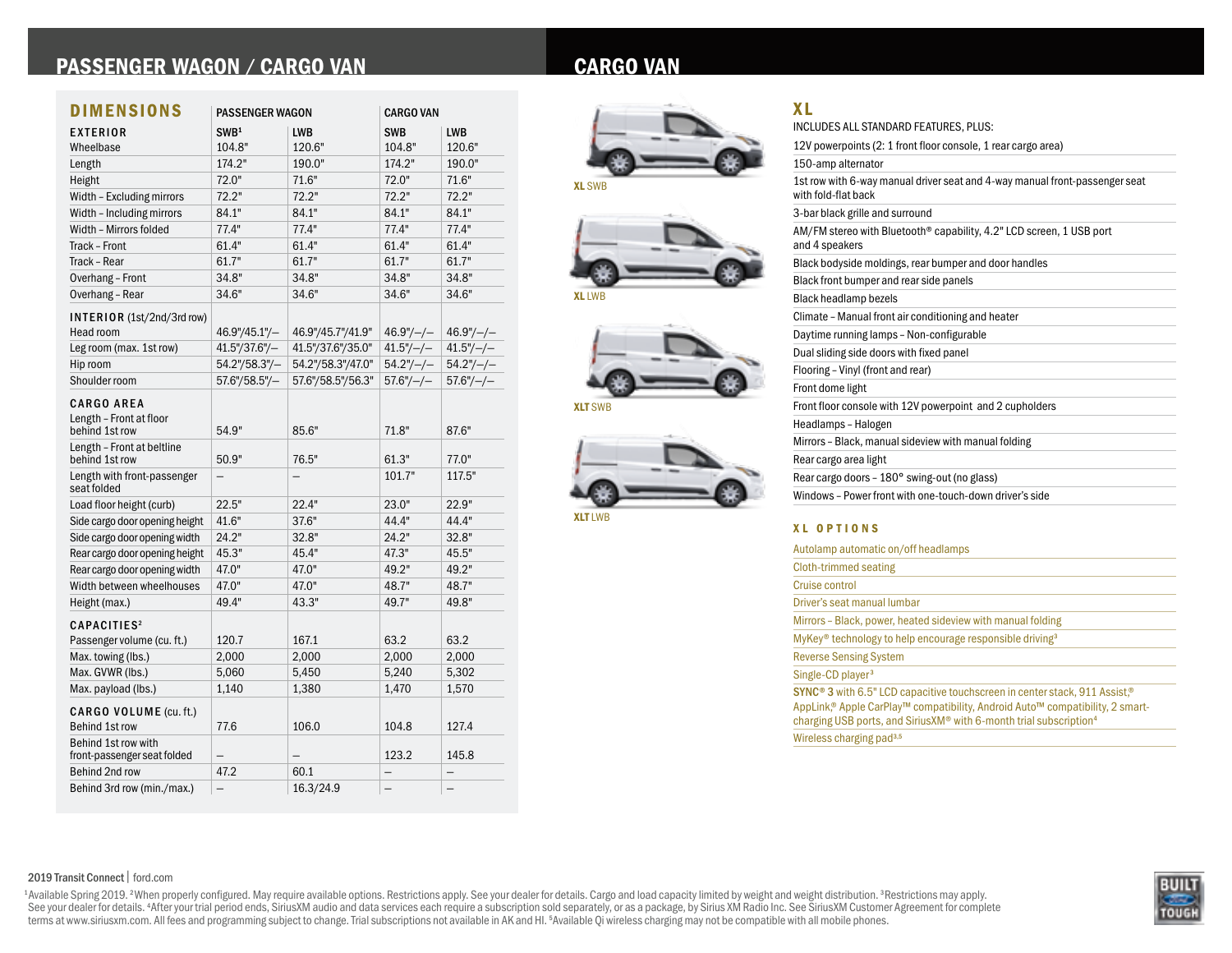## XLT

| INCLUDES SELECT XL FEATURES, PLUS:                                               |
|----------------------------------------------------------------------------------|
| Autolamp automatic on/off headlamps                                              |
| Body-color front bumper and rear side panels                                     |
| Compass display                                                                  |
| Cruise control                                                                   |
| Daytime running lamps - Configurable                                             |
| Driver and front-passenger visor mirrors                                         |
| Driver's seat manual lumbar                                                      |
| Dual front map lights                                                            |
| Flooring - Carpet (front) and vinyl (rear)                                       |
| Flooring - Carpeted floor mats (front)                                           |
| Fog lamps - Halogen                                                              |
| Front floor console with closeable lid, 12V powerpoint and 2 cupholders          |
| Mirrors - Black, power, heated sideview with manual folding                      |
| MyKey <sup>®</sup> technology to help encourage responsible driving <sup>1</sup> |
| Rain-sensing windshield wipers                                                   |
| $SYNC^{\circ}3$                                                                  |
| Wireless charging pad <sup>2</sup>                                               |

#### XLT OPTIONS

| Adaptive cruise control (includes Driver-Assist Package)     |
|--------------------------------------------------------------|
| Body-color bodyside moldings - Wide                          |
| Climate – Dual-zone electronic automatic temperature control |
| Daytime running lamps - Non-configurable                     |
| Flooring - Floor liners (front)                              |
| Flooring – Vinyl (front) <sup>1</sup>                        |
| Fog lamps - Adaptive cornering halogen                       |
| Fog lamps - LED                                              |
| <b>Forward and Reverse Sensing Systems</b>                   |
| Headlamps - HID                                              |
| Remote Start System (includes perimeter alarm)               |
|                                                              |





#### CARGO VAN OPTIONS

| 1.5L EcoBlue <sup>®</sup> TCDi Diesel engine (available Spring 2019)                                                                                    |  |
|---------------------------------------------------------------------------------------------------------------------------------------------------------|--|
| 2 additional key fobs (XL)                                                                                                                              |  |
| BLIS <sup>®</sup> (Blind Spot Information System) with cross-traffic alert <sup>1</sup><br>(includes power, heated sideview mirrors with power-folding) |  |
| Composite bulkhead <sup>3</sup>                                                                                                                         |  |
| Composite bulkhead with window <sup>3</sup>                                                                                                             |  |
| Engine block heater                                                                                                                                     |  |
| Flex Fuel capability (FFV; requires 2.0L engine)                                                                                                        |  |
| Heavy-duty alternator (220-amp 2.0L engine/240-amp 1.5L Diesel engine)                                                                                  |  |
| Mirrors - Large, power, heated sideview with manual folding <sup>1</sup><br>(recommended for towing)                                                    |  |
| Perimeter alarm                                                                                                                                         |  |
| Privacy glass (excludes front row)                                                                                                                      |  |
| Quickclear™ electric windshield defroster plus, power, heated<br>sideview mirrors <sup>1</sup>                                                          |  |
| Rear cargo area light - LED                                                                                                                             |  |

|                                   | Rear liftgate with fixed glass, rear wiper, and rear-window defroster                                                                                                                                                         |
|-----------------------------------|-------------------------------------------------------------------------------------------------------------------------------------------------------------------------------------------------------------------------------|
| Rear-window defroster             | (requires 180° swing-out rear cargo doors with fixed glass)                                                                                                                                                                   |
| <b>Reverse Sensing System</b>     |                                                                                                                                                                                                                               |
| Roof-rack side rails <sup>1</sup> |                                                                                                                                                                                                                               |
| Splash guards (front)             |                                                                                                                                                                                                                               |
|                                   | SYNC 3 with voice-activated Navigation System with pinch-to-zoom capability.<br>integrated SiriusXM® Traffic and Travel Link® with 5-year subscription,4 and<br>Premium Audio System with 9 speakers and HD Radio™ Technology |
|                                   | Tire inflator and sealant kit (in place of the full-size spare)                                                                                                                                                               |
|                                   | Upfitter wiring harness (LWB)                                                                                                                                                                                                 |
|                                   | Window – 2nd-row fixed-glass passenger side with steel mesh window guard                                                                                                                                                      |
|                                   | Windows - 2nd-row fixed-glass with steel mesh window guards<br>(requires fixed rear door glass)                                                                                                                               |

#### CARGO VAN PACKAGES

Driver-Assist Package: Lane-Keeping System with Driver Alert and auto high-beam headlamps (requires SYNC 3)

#### Smoker's Package

Trailer Tow Package: Class I trailer hitch receiver, trailer wiring module, 4-pin connector, and trailer sway control

#### FLEET-ONLY OPTIONS

2.5L iVCT I-4 engine with 6-speed SelectShift® automatic transmission and 60-amp-hr battery (requires CNG/Propane Gaseous Engine Prep Package)

80-amp-hr heavy-duty battery

Ford Telematics™ Prep

Speed limitation – 65-mph governed top speed (n/a with MyKey)

Speed limitation – 75-mph governed top speed (n/a with MyKey)

CNG/Propane Gaseous Engine Prep Package (requires 2.5L engine)



### 2019 Transit Connect| ford.com

<sup>1</sup>Restrictions may apply. See your dealer for details. <sup>2</sup>Available Qi wireless charging may not be compatible with all mobile phones. <sup>3</sup>Ford Licensed Accessory. <sup>4</sup>After your trial period ends, SiriusXM audio and data s